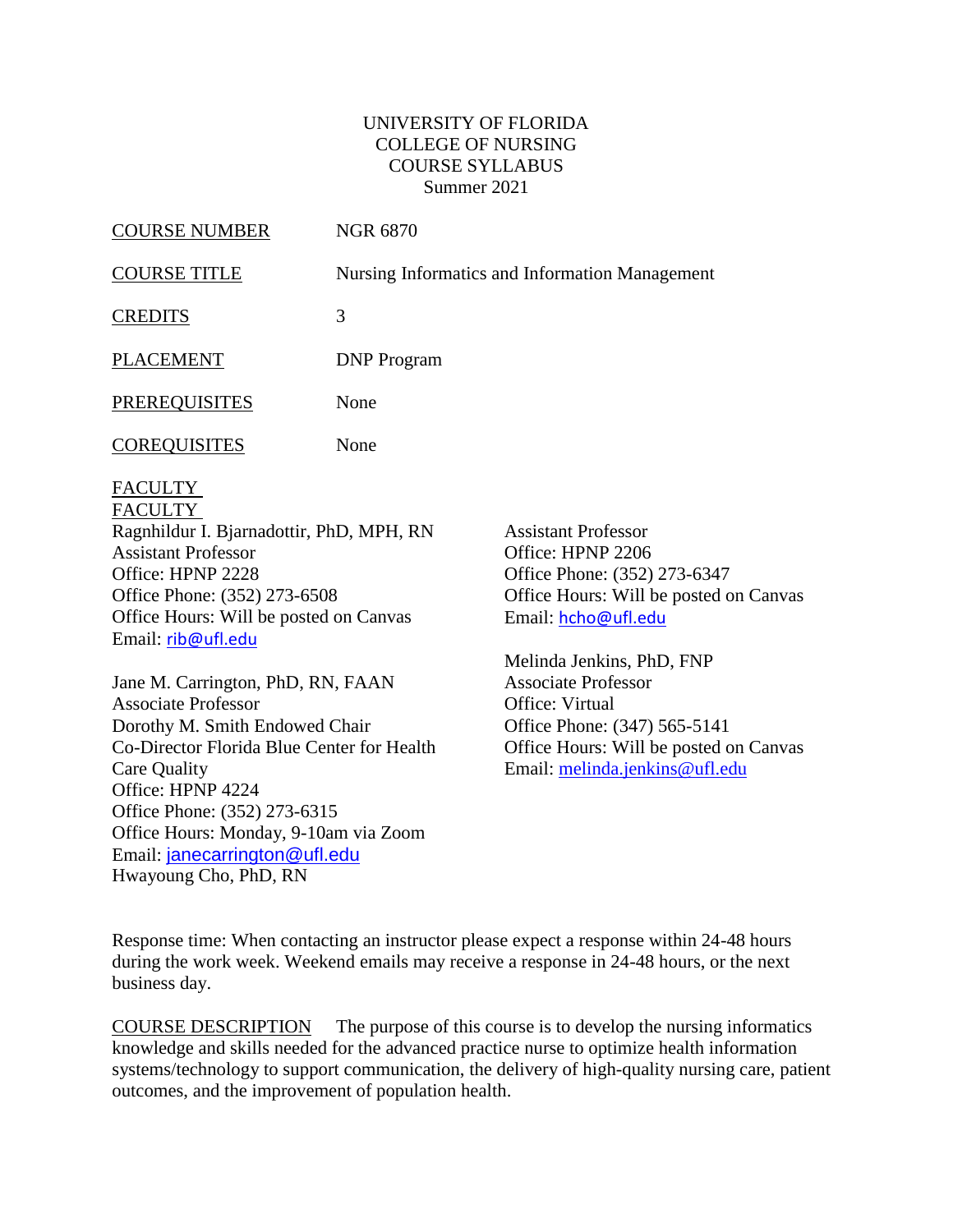## COURSE OBJECTIVES Upon completion of this course, the student will be able to:

- 1. Differentiate the influence of standards, content, design, selection, use and evaluation of health information systems/technology on the nurse's decisions and ability to deliver safe and effective care.
- 2. Identify cultural, ethical and legal implications of health information technology, communication networks, and patient care technology to clinical practice in health care organizations.
- 3. Demonstrate the ability to extract and utilize practice data from large databases to address clinical problems relevant to nursing practice.
- 4. Perform a critical assessment and evaluation of a health information system or technology to identify the potential impact on the quality, cost, safety and effectiveness of the nursing care provided.
- 5. Evaluate sources of consumer healthcare information for accuracy, timeliness, and appropriateness and disseminate findings.

# COURSE SCHEDULE

| <b>Faculty</b> | Section | $\overline{Day}$ |
|----------------|---------|------------------|
| Bjarnadottir   | 7070    | Web-based        |
| Carrington     | 7075    | Web-based        |
| Cho            | 7074    | Web-based        |
| <b>Jenkins</b> | 7071    | Web-based        |

E-Learning in Canvas is the course management system that you will use for this course. E-Learning in Canvas is accessed by using your Gatorlink account name and password at [http://elearning.ufl.edu/.](http://elearning.ufl.edu/) There are several tutorials and student help links on the E-Learning login site. If you have technical questions call the UF Computer Help Desk at 352-392-HELP or send email to [helpdesk@ufl.edu.](mailto:helpdesk@ufl.edu)

It is important that you regularly check your Gatorlink account email for College and University wide information and the course E-Learning site for announcements and notifications. Course websites are generally made available on the Friday before the first day of classes.

## TEACHING METHODS

Readings, online lectures and/or presentations, web-based learning resources, and/or interactive assignments.

## LEARNING ACTIVITIES

Quizzes and online individual and group activities.

| EVALUATION METHODS/COURSE GRADE CALCULATION |  |
|---------------------------------------------|--|
| .                                           |  |

| Quizzes $(6 X 5\%)$     |                             | 30% |
|-------------------------|-----------------------------|-----|
| Data standards activity | (individual assignment) 10% |     |
| Data use activity       | (individual assignment) 25% |     |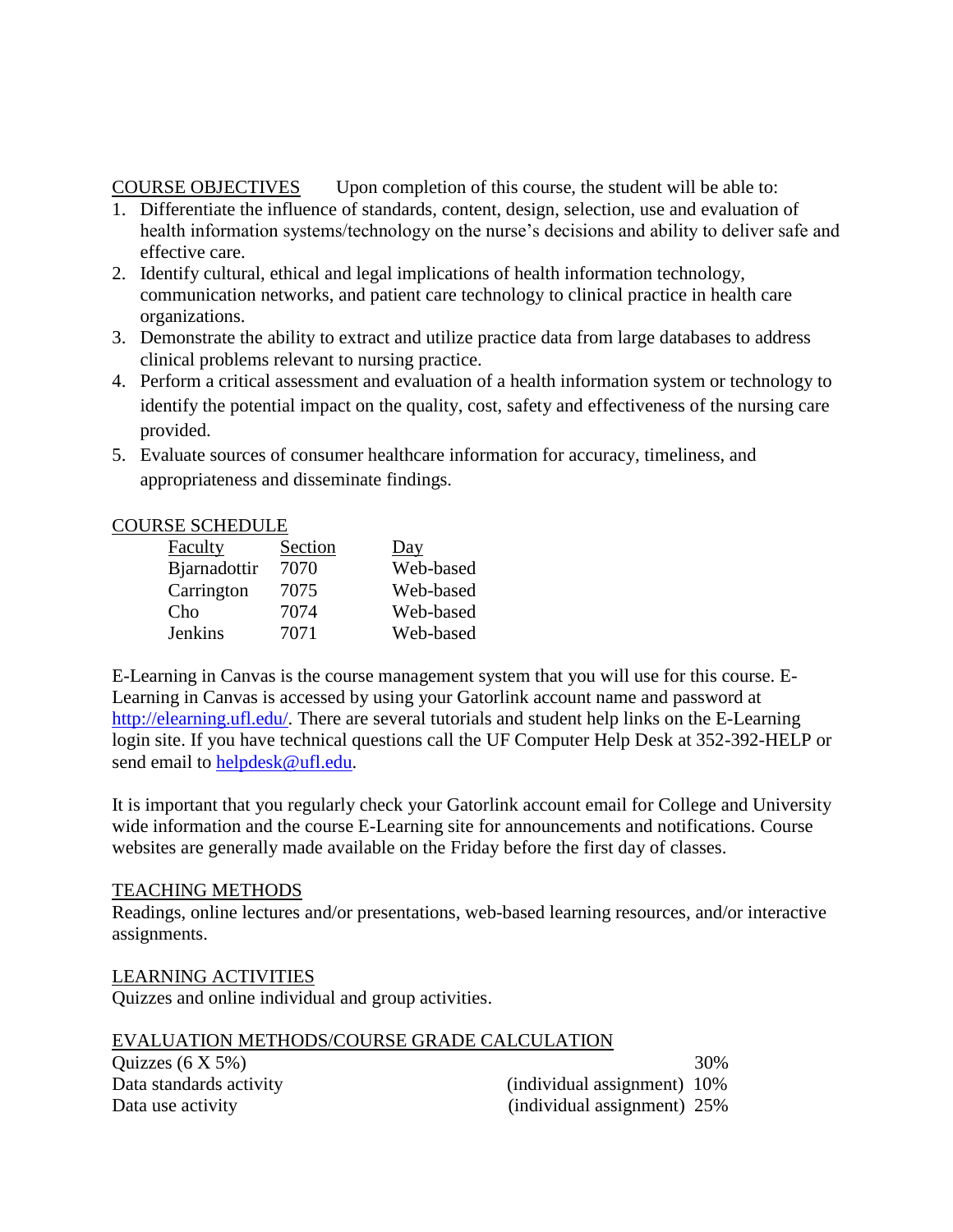| Health information system or technology evaluation (group assignment) |                             | 25%  |
|-----------------------------------------------------------------------|-----------------------------|------|
| Social media strategy activity                                        | (individual assignment) 10% |      |
|                                                                       |                             | 100% |

#### MAKE UP POLICY

There are **no opportunities for make-ups or extra credit**. If you need to complete an assignment after the due date due to extenuating circumstances, contact the faculty member for permission prior to the scheduled due date.

|              | <b>GRADING SCALE/QUALITY POINTS</b> |      |                     |
|--------------|-------------------------------------|------|---------------------|
| $\mathbf{A}$ | $95-100(4.0)$                       | C    | $74-79*(2.0)$       |
| $A-$         | 93-94 (3.67)                        | $C-$ | $72-73$ $(1.67)$    |
| $B+$         | $91 - 92(3.33)$                     | $D+$ | $70-71$ $(1.33)$    |
| B            | $84-90(3.0)$                        | D    | $64-69$ $(1.0)$     |
| $B -$        | $82-83(2.67)$                       | $D-$ | $62-63$ $(0.67)$    |
| $C+$         | 80-81 (2.33)                        | E    | 61 or below $(0.0)$ |
|              | * 74 is the minimal passing grade   |      |                     |

For more information on grades and grading policies, please refer to University's grading policies:<https://catalog.ufl.edu/graduate/regulations/>

### COURSE EVALUATION

Students are expected to provide professional and respectful feedback on the quality of instruction in this course by completing course evaluations online via GatorEvals. Guidance on how to give feedback in a professional and respectful manner is available at [https://gatorevals.aa.ufl.edu/students/.](https://gatorevals.aa.ufl.edu/students/) Students will be notified when the evaluation period opens, and can complete evaluations through the email they receive from GatorEvals, in their Canvas course menu under GatorEvals, or via [https://ufl.bluera.com/ufl/.](https://ufl.bluera.com/ufl/) Summaries of course evaluation results are available to students at [https://gatorevals.aa.ufl.edu/public-results/.](https://gatorevals.aa.ufl.edu/public-results/)

#### ACCOMMODATIONS DUE TO DISABILITY

Students with disabilities requesting accommodations should first register with the Disability Resource Center (352-392-8565,<https://disability.ufl.edu/> ) by providing appropriate documentation. Once registered, students will receive an accommodation letter which must be presented to the instructor when requesting accommodation. Students with disabilities should follow this procedure as early as possible in the semester.

#### PROFESSIONAL BEHAVIOR

The College of Nursing expects all Nursing students to be professional in their interactions with patients, colleagues, faculty, and staff and to exhibit caring and compassionate attitudes. These and other qualities will be evaluated during patient contacts and in other relevant settings by both faculty and peers. Behavior of a Nursing student reflects on the student's individual's ability to become a competent professional Nurse. Attitudes or behaviors inconsistent with compassionate care; refusal by, or inability of, the student to participate constructively in learning or patient care; derogatory attitudes or inappropriate behaviors directed at patients, peers, faculty or staff; misuse of written or electronic patient records (e.g., accession of patient information without valid reason); substance abuse; failure to disclose pertinent information on a criminal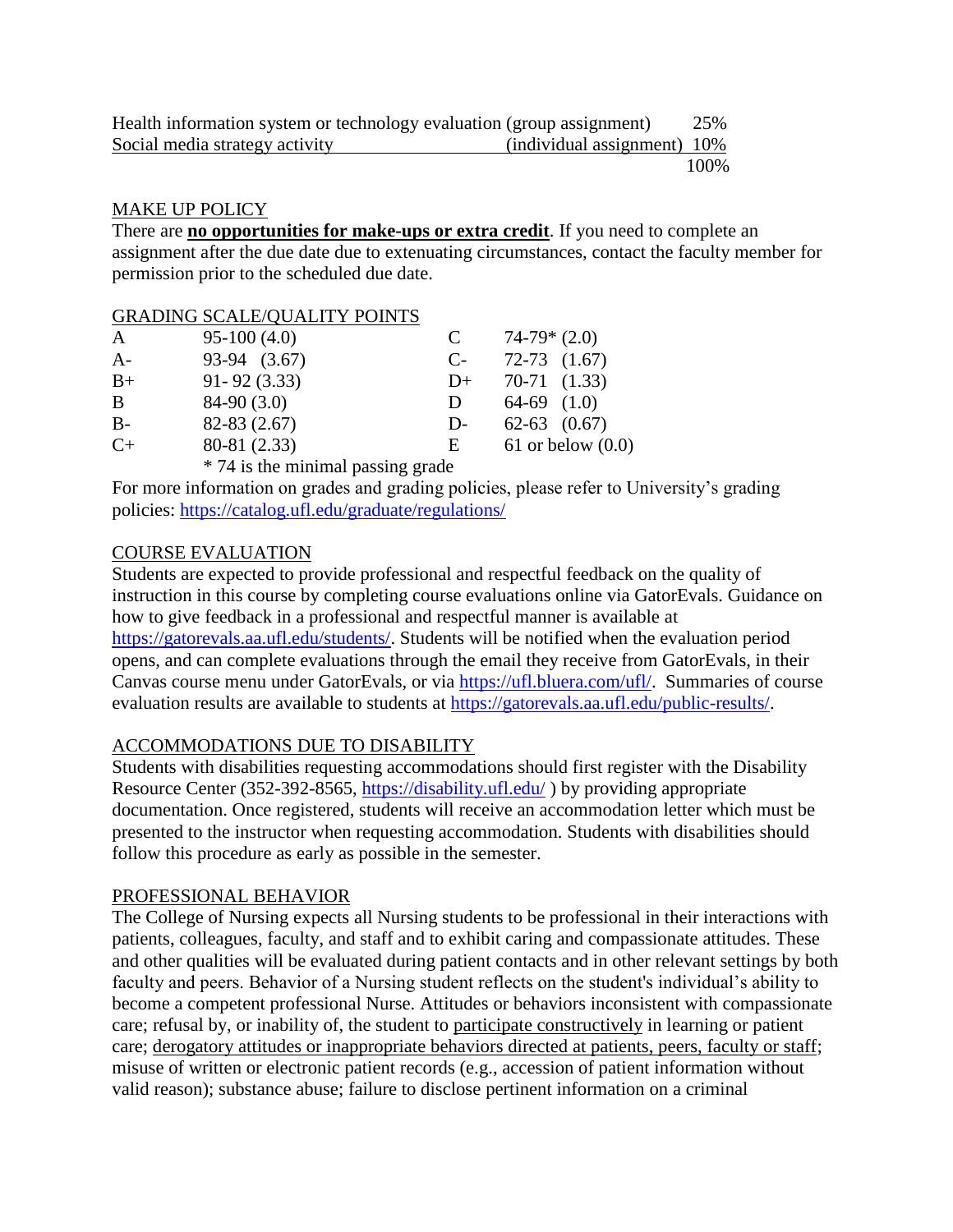background check; or other unprofessional conduct can be grounds for disciplinary measures including dismissal.

*As students in the health professions at UF Health, you are expected to promote safety and a culture of care and concern for each other and for patients. Across our academic health center's missions of research, teaching and patient care, nursing students must lead by example and take individual responsibility for modeling healthy habits and behaviors to minimize the spread of COVID-19. Failure to comply with the established public health measures, both on and off campus, is considered a serious breach of professional conduct***.** 

# UNIVERSITY POLICY ON ACADEMIC MISCONDUCT

Academic honesty and integrity are fundamental values of the University community. Students should be sure that they understand the UF Student Honor Code at <https://sccr.dso.ufl.edu/policies/student-honor-code-student-conduct-code/> . Students are required to provide their own privacy screen for all examination's administered to student laptops. No wireless keyboards or wireless mouse/tracking device will be permitted during examinations.

# UNIVERSITY AND COLLEGE OF NURSING POLICIES

Please see the College of Nursing website for student policies [\(http://students.nursing.ufl.edu/currently-enrolled/student-policies-and-handbooks/\)](http://students.nursing.ufl.edu/currently-enrolled/student-policies-and-handbooks/) and a full explanation of each of the university policies – [\(http://students.nursing.ufl.edu/currently](http://students.nursing.ufl.edu/currently-enrolled/course-syllabi/course-policies)[enrolled/course-syllabi/course-policies\)](http://students.nursing.ufl.edu/currently-enrolled/course-syllabi/course-policies)

UF Grading Policy Religious Holidays Counseling and Mental Health Services Student Handbook Faculty Evaluations Student Use of Social Media

## REQUIRED TEXTBOOK

Nursing Informatics for the Advanced Practice Nurse (2019). McBride, S. & Tietze, M. (Editors, 2<sup>nd</sup> Edition). Springer Publishing Co., LLC. New York, NY

The eBook can be access using this link: <https://ebookcentral.proquest.com/lib/ufl/detail.action?docID=5487604>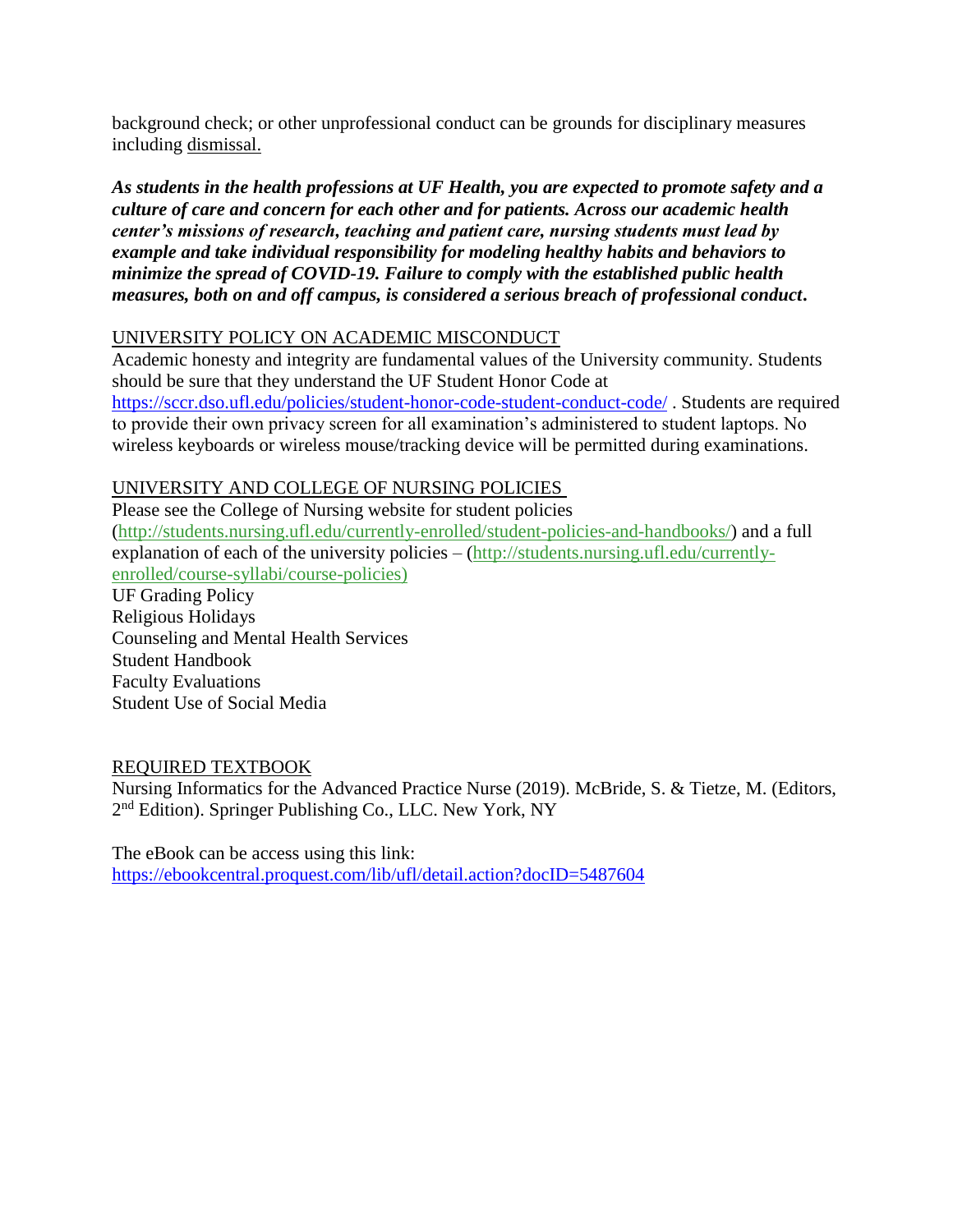### WEEKLY CLASS SCHEDULE

| DATE/<br><b>MODULE</b>    | <b>TOPIC</b>                                                                                           | READINGS/ASSIGNMENTS                                                                                                                                         | <b>PROGRAM</b><br><b>OUTCOMES</b> |
|---------------------------|--------------------------------------------------------------------------------------------------------|--------------------------------------------------------------------------------------------------------------------------------------------------------------|-----------------------------------|
| $5/10 - 5/23$<br>$1 - 2$  | Cultural, Ethical, and Legal Issues of Health<br>Information Technology and Artificial<br>Intelligence | Assigned and supplemental readings and<br>lectures<br>QUIZ #1 (5/23)<br>$\bullet$<br>DATA USE ACTIVITY: PART I (5/23)<br>$\bullet$                           | 1, 3, 6                           |
| $5/24 - 6/6$<br>$3 - 4$   | Health Information Technology, Data<br>Standards, and Health Information<br>Exchange                   | Assigned and supplemental readings and<br><b>lectures</b><br>QUIZ #2 (6/6)<br>$\bullet$<br><b>DATA STANDARDS ACTIVITY (6/6)</b><br>$\bullet$                 | 3, 4, 5                           |
| $6/7 - 6/20$<br>$5-6$     | Computing and System Development to<br><b>Support Care Quality</b>                                     | Assigned and supplemental readings and<br><b>lectures</b><br>QUIZ #3 (6/20)<br>DATA USE ACTIVITY: PART II (6/20)                                             | 1, 3                              |
| $6/21 - 6/27$             |                                                                                                        | <b>SUMMER BREAK</b>                                                                                                                                          |                                   |
| $6/28 - 7/11$<br>$7 - 8$  | <b>Evaluating Health Information Technology</b><br>and Artificial Intelligence                         | Assigned and supplemental readings and<br>lectures<br>QUIZ #4 (7/11)<br>$\bullet$<br>DATA USE ACTIVITY: PART III (7/11)<br>$\bullet$                         | 2, 5                              |
| $7/12 - 7/25$<br>$9 - 10$ | Health Informatics and Data Management                                                                 | Assigned and supplemental readings and<br>lectures<br>QUIZ #5 (7/25)<br><b>HEALTH INFORMATION SYSTEM</b><br>$\bullet$<br><b>TECHNOLOGY EVALUATION (7/25)</b> | 1, 3                              |
| $7/26 - 8/8$<br>$11 - 12$ | <b>Evaluating Telehealth and Consumer</b><br><b>Health Information Technology</b>                      | Assigned and supplemental readings and<br><b>lectures</b><br>QUIZ #6 (8/6)<br>$\bullet$<br><b>SOCIAL MEDIA STRATEGY ACTIVITY</b><br>(8/6)                    | 2, 5, 6                           |